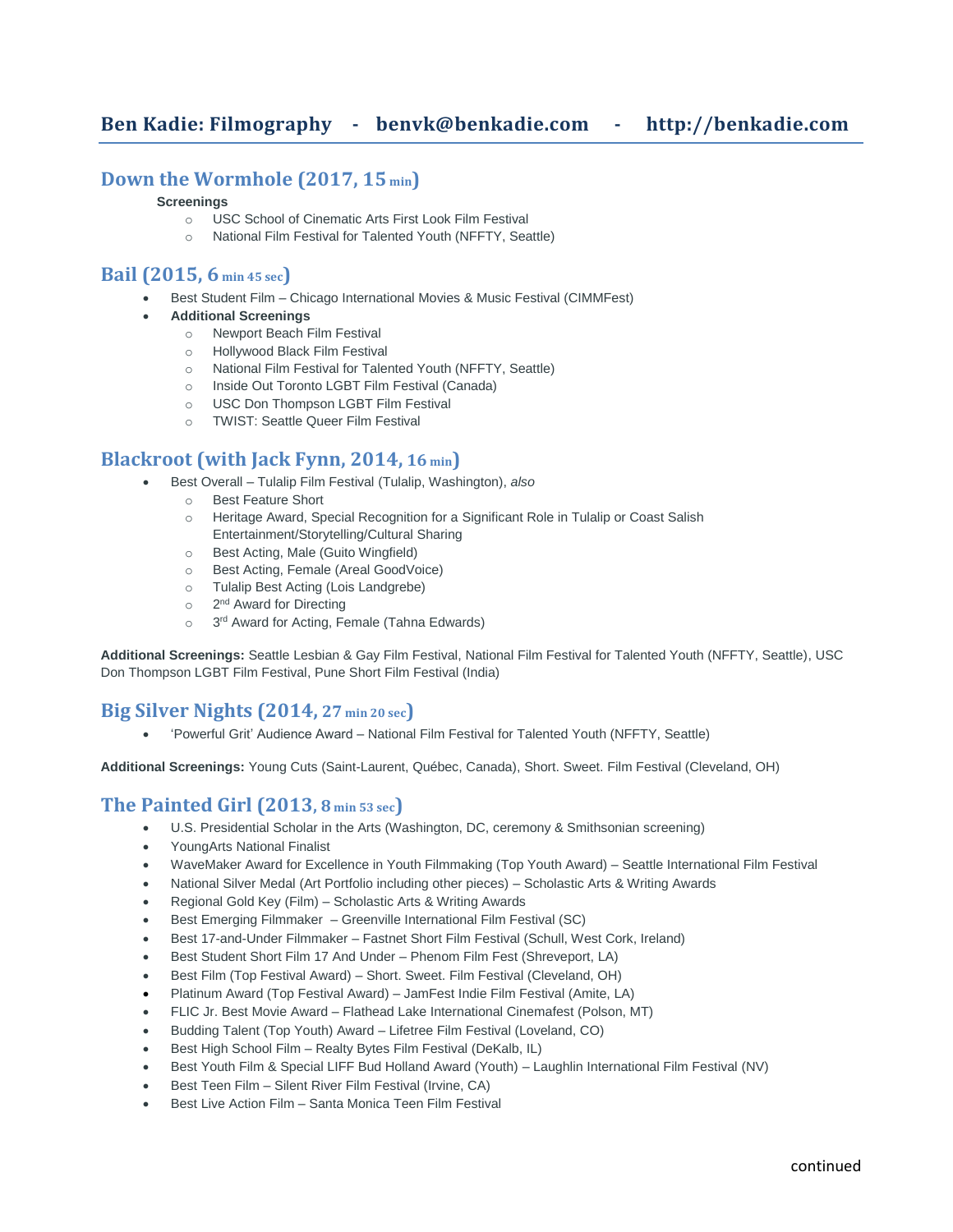- Best Special Effects Award (+5 nominations) All-American High-School Film Festival (New York City)
- Audience Choice Award USC Don Thompson LGBT Film Festival
- 'Be Yourself' Audience Award National Film Festival for Talented Youth (NFFTY, Seattle)
- Truth Award (1 of 5 Top Awards) Teen Truth Film Festival (CA)
- Winner Age 14-18 Drama, Independent International Family Film Festival (Hollywood, CA)
- Best Actress Short Drama (Emma Rae Johnson) Downbeach Film Festival (Atlantic City)
- Judge's Best Honorable Mention Flathead Lake International Cinemafest (Polson, MT)

**Additional Screenings:** Los Angeles Film Festival, San Francisco International Film Festival, Phoenix Film Festival, Arizona International Film Festival (Tucson), Toronto Student Film Festival (Canada), CineClass Festival international (France), Inside Out Toronto LGBT Film Festival (Canada), Rainier Independent Film Festival (Ashford, WA), San Luis Obispo International Film Festival (CA), Sun Valley Film Festival (ID), Albany Film Fest (CA), Capital City Film Festival (Lansing, MI), Crossroads Film Festival (Jackson, MS), Lifetime Film Fest (Loveland, CO), Grand Rapids Film Festival (MI), da Vinci Film Festival (Corvallis, OR), Columbia Gorge International Film Festival (WA), Film Festival Twain Harte, Carmel Art and Film Festival (CA), Fresh Takes National Youth FilmFest (Redwood City, CA), Temple University TV (Philadelphia), Pendragwn Youth Film Festival (Washington, DC), White Sands International Film Festival, Baymn Fest (San Francisco), Filmstock Colorado Film Festival (Denver), Mt Hood Independent Film Festival (OR), Sidewalk Moving Picture Festival (AL), Mosaic Student Film Festival (Rockford, IL), Naperville Independent Film Festival (IL), Chicago International REEL Shorts, Fresno Reel Pride (CA), Woodstock Film Festival (NY), Seattle Lesbian & Gay Film Festival, Heartland Film Festival (IN), Pensacola LGBT Film Festival (FL), Interrobang Film Festival (Des Moines, IA), Interlake High School Sendoff, Oceanside International Film Festival. Treasure Coast International Film Festival (Port St Lucie. FL), Long Island International Film Expo, Film Stock Film Festival (Colorado), Real Teal Film Festival (Wilmington, NC), West Chester Film Festival (PA), Upstate Youth Film Festival (SC), Lovett School High School Film Fest (Atlanta), Miami Gay and Lesbian Film Festival, KIDS FIRST! (NM), San Pedro International Film Festival (CA), Best of NFFTY (WA), London Lesbian Film Festival (Ontario, Canada), ASK Film Festival (Prishtina, Kosova), deadCenter Film Festival (OK), ViewFinders: International Film Festival for Youth/Atlantic Film Festival (Halifax, Nova Scotia), Nashville Film Festival, Newport Beach Film Festival

## **Find Your Path (2012, 3 min)**

NFFTY/Expedia On-Line Short Film Contest (top high-school vote getter)

**Additional Screenings:** KIDS FIRST! (NM), The Mosaic Film Experience (Kentwood, MI), Green Bay Film Festival (WI)

### **Alone Together (2012, <sup>23</sup> min, 21 sec)**

- Winner Young Filmmakers Short Film Competition Nashville Film Festival
- National Silver Medal Scholastic Arts & Writing Awards
- Best High School Film Phoenix Film Festival
- Best Student Short Spirit Quest Film Festival (Edinboro University, PA)
- Emerging Artist Award (one of the festival's two top awards) da Vinci Film Festival (Corvallis, OR)
- Best Youth Filmmaker Award da Vinci Film Festival (Corvallis, OR)
- Emerging Filmmaker Award Sacramento Film and Music Festival
- Best Youth Film Sacramento Film and Music Festival
- Best Student Short Film, Age 17 & Under Phenom Film Fest (Shreveport, LA)
- First Place Student Narrative Short Seedling Festival (Springdale, AR)
- Best Student Film (College or High School) Lighthouse International Film Festival (Ship Bottom, NJ)
- Best In Show (High School) MovingMedia Student Film Festival (Wayne State University, Detroit)
- Best Youth Film Mt. Hood Independent Film Festival (Hood River, OR)
- Student Film Award Route 66 International Film Festival (Springfield, IL)
- Best Student Film (High School) Wild Rose Independent Film Festival (Des Moines, IA)
- First Place Young Filmmakers Competition Bayou City Inspirational Film Festival (Houston)
- Winner Young Filmmaker Category George Lindsey UNA Film Festival (Florence, AL)
- Honorable Mention Short. Sweet. Film Festival (Cleveland, OH)

**Additional Screenings:** National Film Festival for Talented Youth (NFFTY), Seattle True Independent Film Festival (STIFF), ViewFinders: International Film Festival for Youth/Atlantic Film Festival (Halifax, Nova Scotia), Gig Harbor Film Festival (WA), Black Hills Film Festival (SD), Rainier Independent Film Festival (Ashford, WA), Riverside International Film Festival (CA),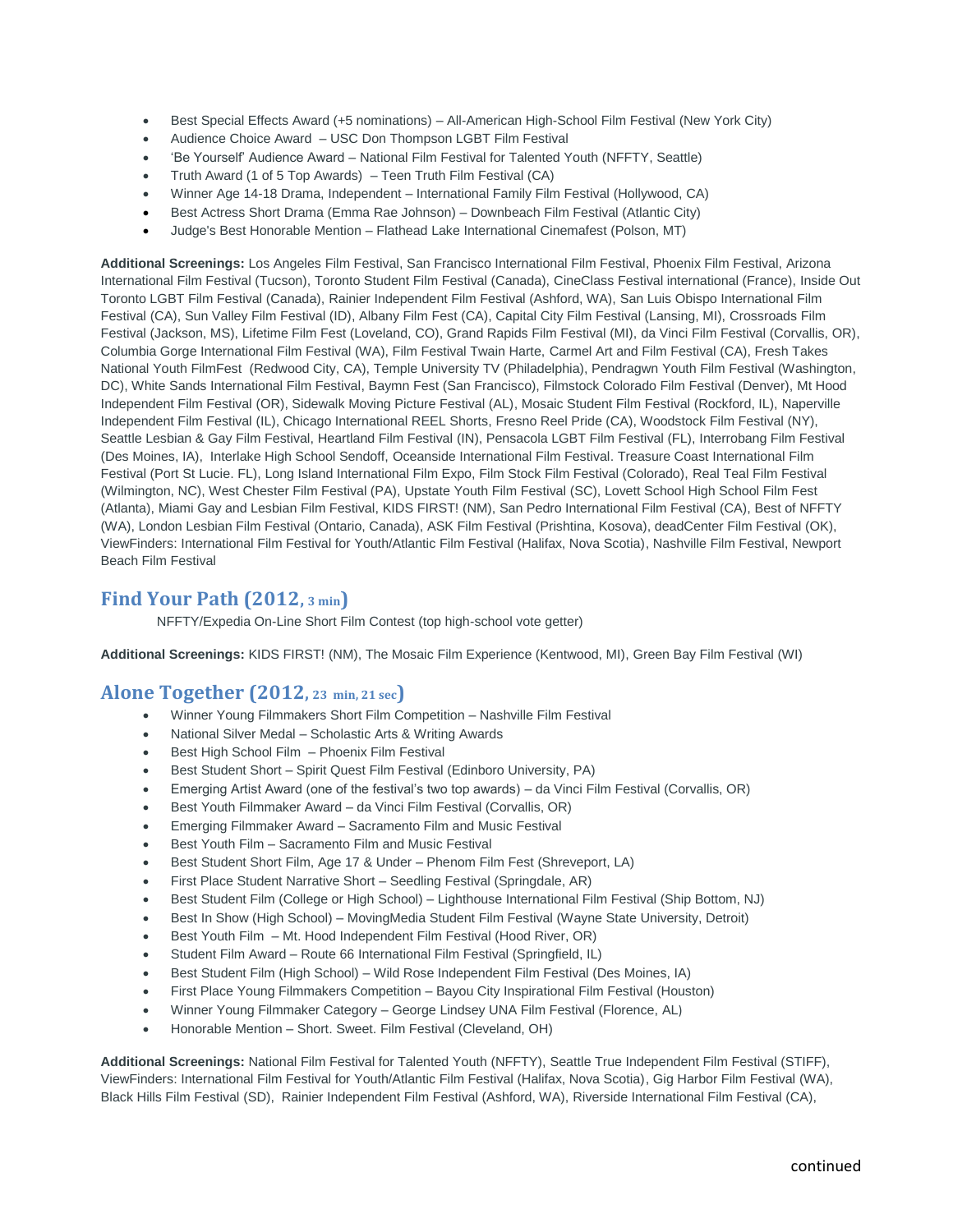Columbia Gorge International Film Festival (WA), Red Rock Film Festival (UT), Mosaic Student Film Festival (Rockford, IL), Black Earth Film Festival (Galesburg, IL), Ruby Mountain Film Festival (NV), Santa Monica Teen Film Festival, Laughlin International Film Festival (NV), SNOB Film Festival (Concord, NH), San Pedro International Film Festival (CA), Sun and Sand: The Mississippi Film & Music Festival (Biloxi), World Arts Film Festival (Jacksonville, FL), Independents' Film Festival (Tampa), Sidewalk Moving Picture Festival (AL), San Antonio Film Festival, Westport Youth Film Festival (CT), Santa Cruz Film Festival, Gasparilla International Film Festival (Tampa)

# **Secret Club (2011, 3 min 19 sec)**

- Lifetime Achievement Award Couch Fest (Reykjavik, Iceland; Seattle; Warsaw, Poland; Staten Island)
- Finalist Future of Cinema International Film Festival (Interlochen, MI)
- Finalist Teen International Shorts Festival (Istanbul, Turkey),
- Young Guns Finalist Short Sharp Film Festival (Coffs Coast, Australia)
- Winner's Program NW Film Center Young People's Film & Video Festival (Portland, OR)
- Youth Runner-Up: Seattle Times Three-Minute Masterpiece Seattle International Film Festival
- Regional Scholastic Honorable Mention Alliance for Young Artists & Writers
- Best Cinematography Nominee Derek Freese Film & Video Festival (Philadelphia)
- Third Place Cumulative Audience Award Vancouver International Film Festival/Reel Youth Tour of 33 locations

**Additional Screenings:** San Francisco International Film Festival, Los Angeles Film Fest, Seattle Children's Film Festival, Comic-Con/San Diego International Children's Film Festival, Los Angeles International Children's Film Festival (LA County Museum of Art), Guam International Film Festival, San Luis Obispo International Film Festival, Independents' Film Festival (Tampa, FL), Columbia Gorge International Film Fest (WA), Faux Film Festival (Portland, OR), Woodstock Film Festival (NY), Topanga Film Festival (CA), Alexandria Film Festival (VA), Irvine International Film Festival (CA), Fort Myers Film Festival (FL), Crossroads Film Festival (Jackson, MS), Sarasota Film Festival's youthFEST (FL), Pendragwn Youth Film Festival (DC), Epiphany Children's Film Festival (New York City), Desert Rocks Film and Music Event (Apple Valley, CA), Spirit Quest Film Festival (Edinboro University, PA), Fear No Film/Utah Arts Festival (Salt Lake City), Lovett High School Film Fest (Atlanta, GA), Chesapeake Film Festival (Easton, MD), Greenville International Film Festival (SC), Clare Valley Film Festival (Australia), Honolulu Museum of Art, The Other Venice Film Festival (CA), Sidewalk Moving Picture Festival (AL), ANDkids World Film Festival (Notre Dame, IN), Chicago International Film Festival, Newport Beach Film Festival, REDCAT International Children's Film Festival (Los Angeles, Houston)

### **Mack (2011, 22 min 22 sec)**

- Best (College or High School) Student Film Rainier Independent Film Festival (Ashford, WA)
- Award Nominee Jersey Shore Film Festival (Irvington, NJ)
- National Silver Medal Scholastic Arts & Writing Awards
- Honorable Mention SoCal Independent Film Festival in Huntington Beach
- Of Merit NW Film Center Young People's Film & Video Festival (Portland, OR)

**Additional Screenings:** National Film Festival for Talented Youth (NFFTY), San Antonio Film Festival, da Vinci Film Festival (Corvallis, OR), Silk City Flick Fest (Hartford, CT), Ruby Mountain Film Festival (Nevada), Columbia Gorge International Film Fest (WA), Vegas Cine Fest, Route 66 Film Festival (IL), Flint Film Festival (MI), Albany FilmFest (CA),West Chester Film Festival (PA), Interrobang Film Festival (Des Moines, IA), high school and middle school English classrooms

# **Molly and the Masked Storm (2010, <sup>21</sup> min 17 sec)**

- Best Under 18 Film Shriekfest (The LA International Horror/SciFi Film Festival)
- Best Director Under 18 PollyGrind Film Fest (Las Vegas)
- "Best Award!" Student Production, High School (3 of 3) KIDS FIRST! Film Festival
- Honorable Mention Boston Science Fiction Film Festival
- Regional Gold Key Scholastic Arts & Writing Awards
- Honorable Mention Marin County International Festival of Short Film
- Of Merit NW Film Center Young People's Film & Video Festival (Portland, OR)

**Additional Screenings**: Syracuse International Horror Science-Fiction & Fantasy Film Fest (NY), Seattle True Independent Film Festival (STIFF), Chicon 7 -- 70th World Science Fiction Convention (Chicago), Tri-Cities International Fantastic Film Festival